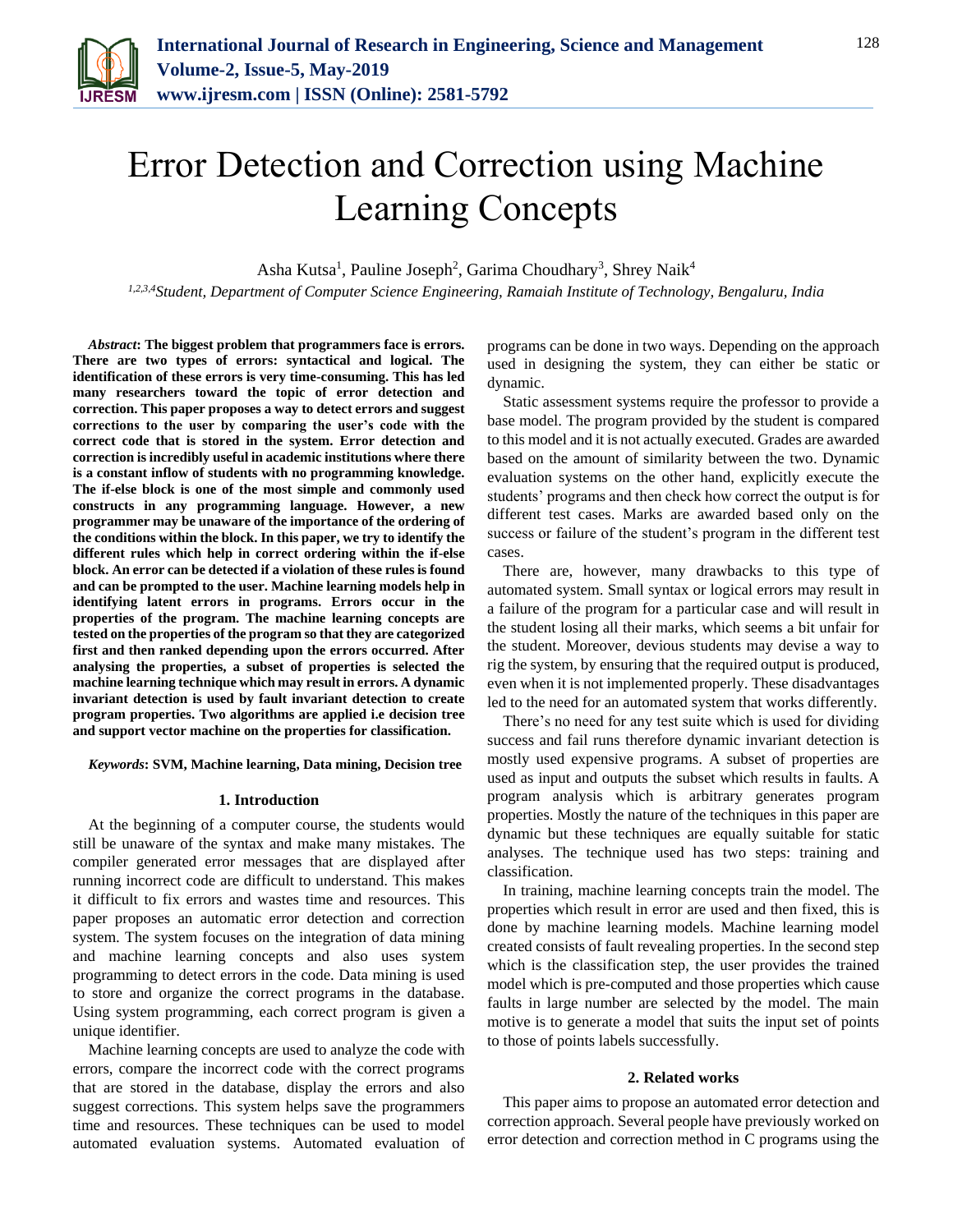

concepts of machine learning and data mining. Kunal Banerjee and K. K Sharma worked on the problem of the logical error caused due to incorrect precedence of the if-else statements which cannot be determined by a standard compiler. They rectified it by determining the precedence of if-else conditions. First, the conditions are ordered according to their precedence. Then these conditions are compared against the rules table. After this, the innermost conditions are executed first. After the conditions are normalized, the order of else-if construct is checked. At last, an analysis is done and time complexity is computed, which is later used to make it more efficient.

Michael D. Ernst and Yuriy Brun put forward a technique that uses the errors to generate machine learning models of program properties. It applies these models to the user's code and helps classify and rank properties that may lead to errors. Research on correcting logical errors in C programs was conducted by Prakash Murali, Abhay Ashok Patil and Atul Sandur. They used a combination of statistical control flow techniques and genetic algorithms for this. A subset of C language was taken in an attempt to probe the challenges that occur during error correction.

Xie and Engler demonstrated through their paper that errors which are correlated with redundancy are present in the source code where idempotent operations, redundant assignments on the files or dead code. Faults and errors are mostly caused due to redundant conditions. There are four steps which are important. First one, instead of using dynamic analysis they prefer metric which is statically computed.

In the second step, the relevance is increased by 45%-100% by an avg of 4860% in C programs which means it is increased by a factor of 4860%. In the third step, the experimental analysis is applied to the whole source file. Machine learning concepts are used by Dickinson et al. during program executions assuming that it is not as expensive for program execution but verifying of the correctness in every execution is very expensive comparatively. The goal is to find the runs with the most faults. Clustering is used to partition the test cases which is almost same as what partition testing is doing but clustering is done without any internal homogeneity guarantee.

#### **3. Proposed work**

A method for an automatic error detection system for c programs has been proposed. Each time code is executed by the user, it is compiled by the compiler. If the program is correctly executed, the system stores the program in the database with a unique identification. If the program does not compile or is not correctly executed, the incorrect code is compared with similar programs from the database. We take an example of an if-else construct. However, before we can compare the sample program with one already stored in the database, we need to establish certain rules with regard to the precedence of the ordering of conditions within the construct. The condition within the latter block should not be weaker than the condition within the former. If this condition is not met, then the

subsequent block is similar to dead code and never gets executed.

This is because the first condition, in this case, would be a superset of the following conditions. Due to this, the conditions that appear in the later blocks are not checked because the conditions that appear in the first block are a superset of the latter blocks and have already been checked.

Let's take an example, suppose you have the code,

| int $x=50$ , i=0; |
|-------------------|
| if $(x>10)$       |
| $i=i+10;$         |
| else if( $x>20$ ) |
| $i=i+20;$         |
| else if( $x>30$ ) |
| $i=i+30$ ;        |

In this case, the latter two statements are never executed because the set of values that corresponds to the first condition is a superset of the other two. This results in a logical error, which is not detected by the compiler. There are some rules which can help decide the precedence within the if-else block. The ordering of conditions within the student's programs can be tested against these rules. If there is a mismatch, feedback for correction can be provided automatically.

Let d1, d2,...,dn be the conditions.

Suppose we have two conditions c1 and c2 such that they have a relation  $c1 = > c2$ . This means that if c1 is satisfied,  $c2$ must also be satisfied ie, c1 is a stronger condition than c2.

For the following conditions, the ordering of conditions are as follows-

```
1) d1 \Rightarrow d2,
```
if  $(d1)$   $\{...\}$ else if (d2) {...}

2)  $d3 \Rightarrow d1$  or  $d3 \Rightarrow d2$ 

```
if (d3) \{... \}else if (d1|| d2) {...}
```

```
3) d1 \Rightarrow d3 or d2 \Rightarrow d3
```
if  $(d1||d2)$   $\{...\}$ else if  $(d3)$   $\{... \}$ 

4) d1  $\Rightarrow$  d3 and d2  $\Rightarrow$  d4

if (d1 &&d2)  $\{...\}$ else if (d3&& d4) {...}

5) d1  $\Rightarrow$  d3 or d2  $\Rightarrow$  d4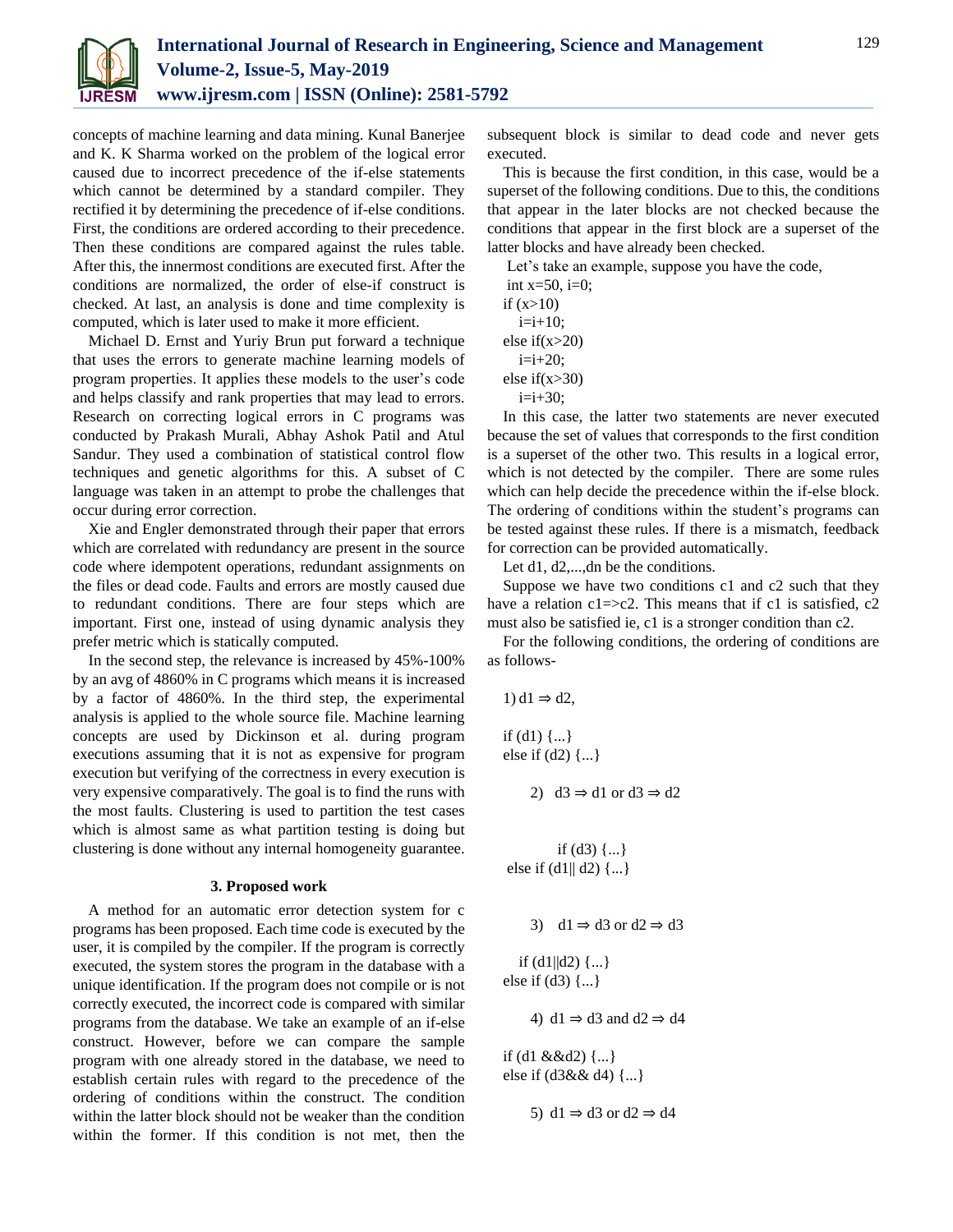

if  $(d1||d2)$   $\{...\}$ else if (d3||d4) {...}

The student's program is checked against these rules. If there is a violation of any of the rules then feedback can be given and the user. Therefore, these rules can detect violation in precedence. If the student program doesn't violate the precedence rules, it is added to the database and other programs can be compared to it. But if it does happen to violate the rules, it is compared against a similar program saved in the database.

When the two programs are compared, missing elements can be identified. Using some data mining concepts, these elements are organized. With the help of the machine learning device, the missing elements are analyzed and their function is learnt. Since the use of the invariants is known, we can either fill in the missing code or suggest the user do the same. For maximum efficiency, the code can be divided into functions or modules. This makes the detection easier as a small part of the programs are compared instead of the whole program. The correct solution can be embedded in the form of macros or new functions as per the user requirement.

# **4. Implementation**

# *A. Machine learning algorithms*

#### *1) SVM*

A supervised machine learning algorithm called SVM is used in both classification or regression challenges. Using the kernel functions, SVM tries to divide the labeled points. This function takes inputs as data and then transforms it into the required form. It also uses kernel functions to transform the point space and then chooses the best hyperplane which divides the labelled points successfully. We use linear kernel function of SVM which forms a hyperplane in the canonical point space. After training of the model, the points which are new can be classified depending upon where they belong to the model function.

# *2) Decision tree*

In this algorithm, hyperplanes are used to separate the label points which is mostly perpendicular to one axis and also parallel to the other axes. The decision tree machine uses the greedy algorithm which can partition iteratively depending upon the entropy which is greater than a given threshold and then divides the partition to minimize entropy by adding a hyperplane across it. Fault Invariant Classifier implementation uses two experiments regarding automatic recognition of faultrevealing properties, plus a third experiment regarding whether fault-revealing properties help users find errors.

# *3) Measurements*

Two quantities are measured in this experiment i.e. relevance and brevity. The importance and usefulness of the output is defined as relevance. Relevance is the ratio of the number of properties which are determined as correctly fault revealing to the total number of fault revealing properties. The brevity is defined for a set of properties is the opposite of the relevance. It the average number of properties a user can determine to be

fault revealing.

## **5. Advantages and disadvantages**

The advantages of this system are the time taken by programmers for debugging will be less as the errors will be detected and corrections will be suggested to them. Since the database stores all the correct code that it encounters, two similar programs can be compared based on space and time complexity and the most efficient program can be used. Another advantage of this system is that using cloud storage, multiple users from all over that world can access this database. Only programs that are compiled correctly will be stored in the database so that the error detection is more accurate. Every system also has disadvantages. Sometimes, if the algorithm or logic used for the code is not the same as anything stored in the database, the logical errors cannot be detected, making the system less efficient.

# **6. Conclusion**

Since there are a large number of students enrolling in programming courses every year, it would be highly beneficial to have an automated system for error detection. There have been many proposals for such a system, but due to their shortcomings, there was a need for an improvised method to do the same. We have identified various cases wherein there is a proper ordering of conditions within the if-else block and we've also prescribed the rules. These rules can help detect violence in the precedence. If such a violation exists, feedback about the incorrect ordering of conditions within the if-else block can be provided to the programmer. The proposed methodology can help new programmers deal with various types of syntactical errors and can tell them how to deal with it. The scope of this paper extends past just the if-else block. It can be broadened to identify and correct logical errors written in various other languages like Java or C++.

In this paper, we propose that the experiment after evaluation shows that the Fault Invariant Classifier can easily determine if the properties are fault revealing. It is better to rank and select the top properties than selecting all the properties which are said to be fault revealing by the machine learning. In C programs the average of 45% of the top 80 properties can result in faultrevealing. For Java programs, about 59% of the top 80 properties may be fault revealing. It is not a compulsion that all properties which are fault revealing may cause an error but most of the preliminary studies did conclude that. Therefore, we conclude that on average the user only has to examine 3 of the properties to be determined an error.

We determine that decision trees substantially underperforms support vector machines because the decision tree algorithm is easier to read for the humans and permit a preliminary examination of what slots appear to be most important. This decision tree technique can be explained as "learning from fixes". the machine learner can be trained on pairs of programs where one consists an error and the other one is the fixed